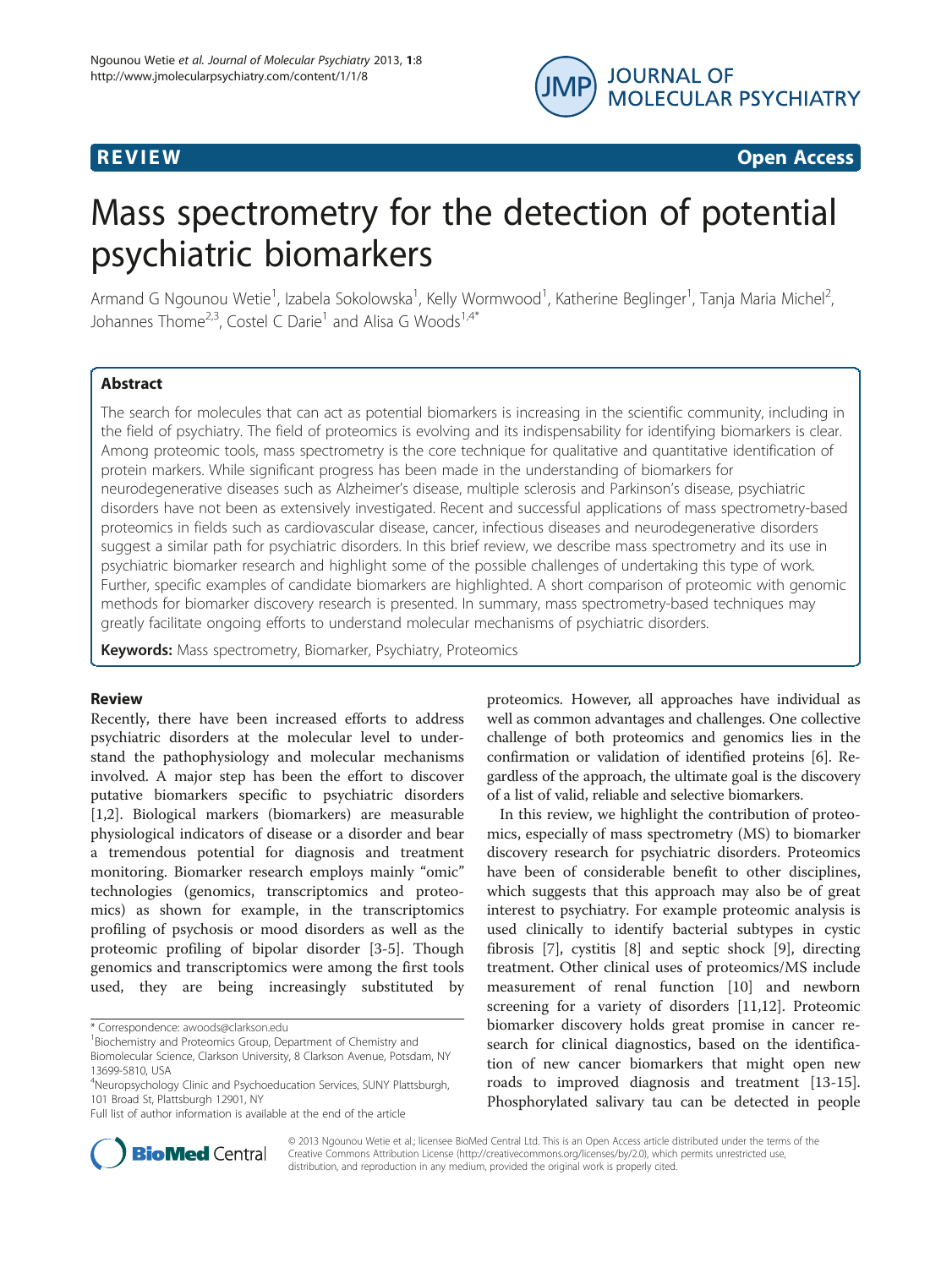with Alzheimer's disease using proteomic methodology, suggesting diagnostic potential [[16\]](#page-5-0). These are but a few examples illustrating the clinical use and potential of MS-based proteomics.

Our intention is to speak to all involved partners in psychiatric research: psychiatrists, neuroscientists, proteomic researchers in order to bring them together to find answers to some of the questions raised here. Therefore, we first describe the basics of psychiatric disorders and of mass spectrometry, before looking at the connection between both disciplines.

# Example biomarkers in psychiatric disorders

Biomarkers are not routinely used for clinical detection of psychiatric disorders while other widespread medical conditions such as diabetes and heart disease are identified and monitored using several markers [[17](#page-5-0)-[19\]](#page-5-0). There have been numerous studies pointing towards genetic and epigenetic etiologies for psychiatric disorders. By nature, psychiatric disorders may have a concerted pathway that orchestrates the down-regulation of multiple genes through epigenetic mechanisms. For instance, DNA methylations or histone modifications in combination with GABAergic and glutamatergic gene promoters are proposed to be critical elements in the pathogenesis of schizophrenia and bipolar disorder as demonstrated by decreased protein levels of GABA-ergic neuronal markers (reelin, RELN and glutamic acid decarboxylase 67, GAD67) [\[20](#page-5-0)-[23\]](#page-5-0). Additionally, it has been suggested that polymorphisms in ADRA2A (alpha-2A adrenergic receptor), DRD3 (dopamine receptor D3), DBH (dopamine β-hydroxylase) and SNAP-25 (25 kDa synaptosomalassociated protein) are individually or collectively risk factors for schizophrenia [[24-27](#page-5-0)]. As just discussed, there are many potential genetic sources from which biological markers could be retrieved in psychiatric disorders. However, non-genomic biomarkers, such as protein/peptide biomarkers, also hold promise.

Due to their broad variety, psychiatric disorders have been hypothesized to be associated with the dysfunction of many biological pathways and networks. For example, impairment of the corticotropin releasing factor (CRF) system is proposed to contribute to symptoms in psychiatric disorders such as depression, obsessive compulsive disorder, post-traumatic stress disorder and substance use disorders [\[28](#page-5-0)-[32\]](#page-5-0). Depression has been associated with low plasma levels of antioxidants such as vitamin E, zinc, glutathione (GSH), coenzyme Q10, selenium [[33-](#page-5-0)[38](#page-6-0)].

Dopamine (DA) and noradrenaline (NE) have been proposed to play a major role in modulating high-level executive functions that are impaired in attention-deficit/ hyperactivity disorder (ADHD), for example planning and attention, functions related to fronto-striato-cerebellar circuits (ADHD) [[39](#page-6-0)]. Dopaminergic disturbances have also been posited to underlie the hyperactivity observed in ADHD, likely along with other neurotransmitter systems [[40](#page-6-0)]. Reflecting a possible disturbance in the dopaminergic system, dopamine transporter (DAT) levels are increased in individuals with ADHD [\[39,41](#page-6-0)]. A recent meta-analysis confirms that peripheral markers related to the dopaminergic and noradrenergic systems (as well as additional markers such as zinc and cortisol), may be of future use for ADHD diagnosis and treatment [\[42\]](#page-6-0).

A current common approach in mass spectrometric characterization of proteins is differential gel-based quantitative proteomics [[43,44\]](#page-6-0). It consists of separating samples, (from subjects with disorders and unaffected controls), by gel electrophoresis (usually 2D-gel electrophoresis). Gel bands are then analysed by tryptic digestion and LC-MS/MS for protein identification and quantification. Results are often validated by western blot or ELISA. Using this approach (2D-PAGE and LCQ DECA XP PLUS ion trap mass spectrometer), Ditzen and colleagues identified glyoxalase I (GLX1) and enolase phosphatase (EP) as protein markers that could be risk markers for anxiety in a mouse model of trait anxiety [\[45\]](#page-6-0). A separate study utilized this technique to identify 59 potential biomarkers in cerebral cortex and 11 in amygdala in post-mortem brain tissue from suicide victims [[46](#page-6-0)]. Several of these proteins were already proposed as psychiatric protein biomarkers. In another study, focusing on major depressive disorder (MDD) in a rat model, 27 potential protein markers with roles in neurogenesis, oxidative metabolism, transcription and signal transduction, were identified by 2D-gel and MALDI-TOF-MS [[47](#page-6-0)]. Shotgun proteomics (explained later) was also employed for the study of brain tissue of samples from MDD patients using SDS-PAGE and nanoHPLC- $MS<sup>E</sup>$  (Q-TOF MS) and produced a possible means for categorizing different subtypes of MDD patients based on proteomic profile patterns [\[48](#page-6-0)]. These protein fingerprints resulted from significantly, differentially-expressed proteins between subgroups of MDD patients (with and without psychosis) as well as between MDD subjects and healthy controls. Differentiallyexpressed proteins between MDD patients and healthy controls were those involved in metabolism, transport, cell communication and signaling, cell growth and maintenance, protein metabolism and regulation of nucleic acid metabolism. The use of biomarkers to diagnose depression is of great interest and promise, particularly to direct the selection of therapies. However, further studies are needed before proteomics can be used clinically for depression [[49\]](#page-6-0).

The discovery of potential biomarkers for depression could be expanded to other related psychiatric disorders since depression is comorbid with many psychiatric,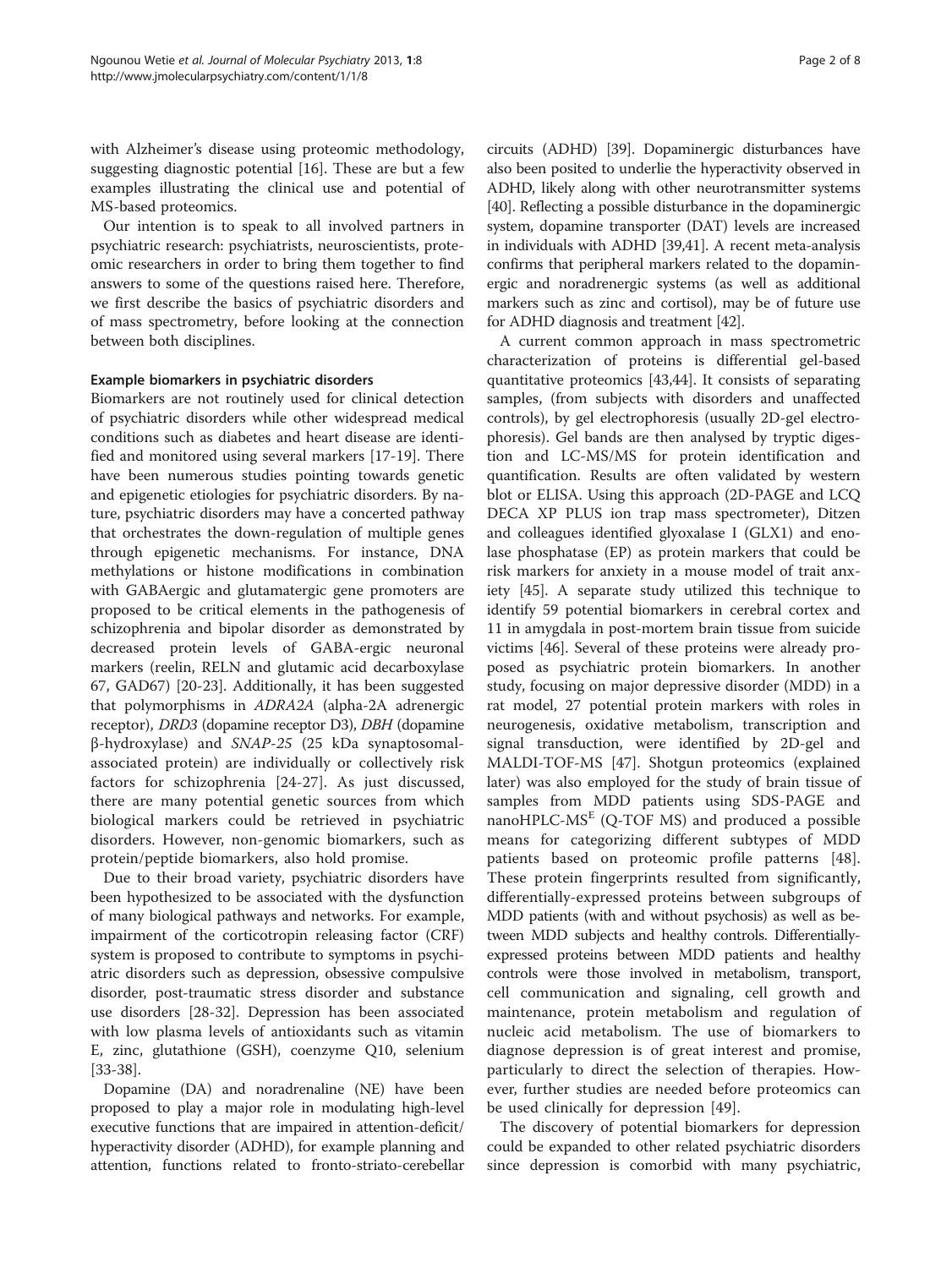neurodegenerative and general medical conditions [\[28](#page-5-0)]. A proteomic study reported the association of protein markers of MDD with neurodegenerative diseases such as Huntington and Alzheimer as well as schizophrenia confirming some sense of commonality among neurological and psychiatric disorders at the molecular level [[27\]](#page-5-0). Interestingly, this connection is already observed at the symptomatic level as neuropsychiatric disorders overlap in their symptoms. In this regard, there is a need for identification of a signature of a set of biomarkers rather than relying on a few markers [\[6](#page-5-0)[,50](#page-6-0)].

## Mass spectrometry

Proteomics is a fast-rising and promising field with new developments and improvements still taking place. As mentioned, one core method in proteomics is MS. For MS analysis of proteins, proteins are initially separated (biochemically fractionated) via a variety of methods, for example, electrophoresis or chromatography [\[2](#page-5-0)]. Once fractionation has been performed, proteins are analysed by MS. A mass spectrometer is made of three main parts: ionization source, mass analyser and detector. The protein sample is ionized using an ionization source. The sample then travels through a mass analyser according to the mass over charge (m/z). The ionized sample then hits the detector, where spectra are recorded. Spectra serve as protein "fingerprints" that can be used to identify proteins, for example. For a more detailed description of MS tailored to those working in psychiatric research, the reader may refer to Woods et al., 2012 [\[2](#page-5-0)].

Due to high-performing MS instruments, simplified analytical workflows and versatile data analysis, mass spectrometry is applicable to almost every area of the life sciences and potentially even far beyond [[51-54\]](#page-6-0). The two most common ionization methods are electrospray ionization (ESI) and matrix-assisted laser desorption/ ionization (MALDI). Currently a multitude of analyzers exist for different types of applications, including, quadrupole (Q), time-of-flight (TOF) and ion trap (IT). Traditionally, MALDI sources are coupled with TOF or TOF/TOF mass analyzers due to their pulse mode of action.

In shotgun proteomics, liquid chromatography (LC) is coupled to mass spectrometry for identification of proteins. In this case, ESI is the ionization mode preferred for the characterization of biomolecules, ionic and very labile organic and organometallic compounds though LC-MALDI-MS is also an eventuality [[55,56\]](#page-6-0). Bottomup proteomics represents the case where samples are first digested to generate peptides which can then be analyzed by mass spectrometry while top-down proteomics designate a method where the mass of the entire protein is being measured by a mass spectrometer followed by its sequencing. The main advantage of LC-MALDI-MS over LC-ESI-MS is the robustness of LC-MALDI-MS in resisting to very harsh LC conditions (lower suppression effects) and the high mass-to-charge (m/z) range of the TOF mass analyzer. The disadvantage of LC-MALDI-MS is the difficulty of spotting directly from the LC apparatus. However, LC-MALDI is only rarely used.

With MS, proteins can be identified by measuring the m/z of gas phase ions. We distinguish between gelbased, one-dimensional and two-dimensional gel electrophoresis mass spectrometry (1-DE, 2-DE and MS) [[57](#page-6-0)-[64\]](#page-6-0) and non-gel based liquid chromatography/mass spectrometry (LC/MS). In 2-DE, proteins are separated in a first dimension according to their charge or isoelectric point (pI) and in a second dimension depending on their molecular weight [\[65,66](#page-6-0)]. For visualization of protein bands, the gel can be stained either with the dye coomassie blue or silver stained or by fluorescently labeling the samples before 2-DE. For mass spectrometry analysis, gel bands are removed, and undergo several other steps to generate peptides in bottom-up and shotgun proteomics [[51,53,67,68](#page-6-0)]. Compared to LC/MS, 2-DE methods are more reproducible and robust. However, 2-DE methods are very labor-intensive and not very suitable for hydrophobic, very large or small, basic proteins and complex sample mixtures. However, the weaknesses of 2-DE methods represent the strengths of LC/MS-based methods. LC-MS methods are appreciated for their ability in the analysis of very complex protein samples and extreme proteins (e.g. membrane proteins) and therefore offer better proteome coverage in comparison to 2-DE-based techniques.

For quantification, a label-free or label-based [[69](#page-6-0)] approach can be selected. In general, quantitation is carried out with internal standards which are added to the sample prior to any sample preparation step in order to exclude any variations resulting from the sample preparation. Non-gel, label-based approaches consist in labeling peptides prior to LC separation using mostly the three following techniques: 1) isobaric tags for relative and absolute quantitation, iTRAQ (iTRAQ<sup>®</sup> Applied Biosystems, AB Sciex, Foster City, CA, USA) [[70,71\]](#page-6-0); 2) isotope-coded affinity tags, ICAT [\[72](#page-6-0)] and 3) stable isotope labeling of amino acids in cell culture, SILAC [[53,73,74\]](#page-6-0). These internal isotopically labeled analogs have the same physico-chemical properties, meaning same retention time, fragmentation pattern and extraction efficiency as their endogenous sample-intrinsic counterparts but differ in their mass shift as a result of the incorporation of heavy or light isotopes in their structure. However, isotopically labeled analogs present some limitations due to their targeted chemistry (e.g. cysteines for ICAT, intensive sample separation and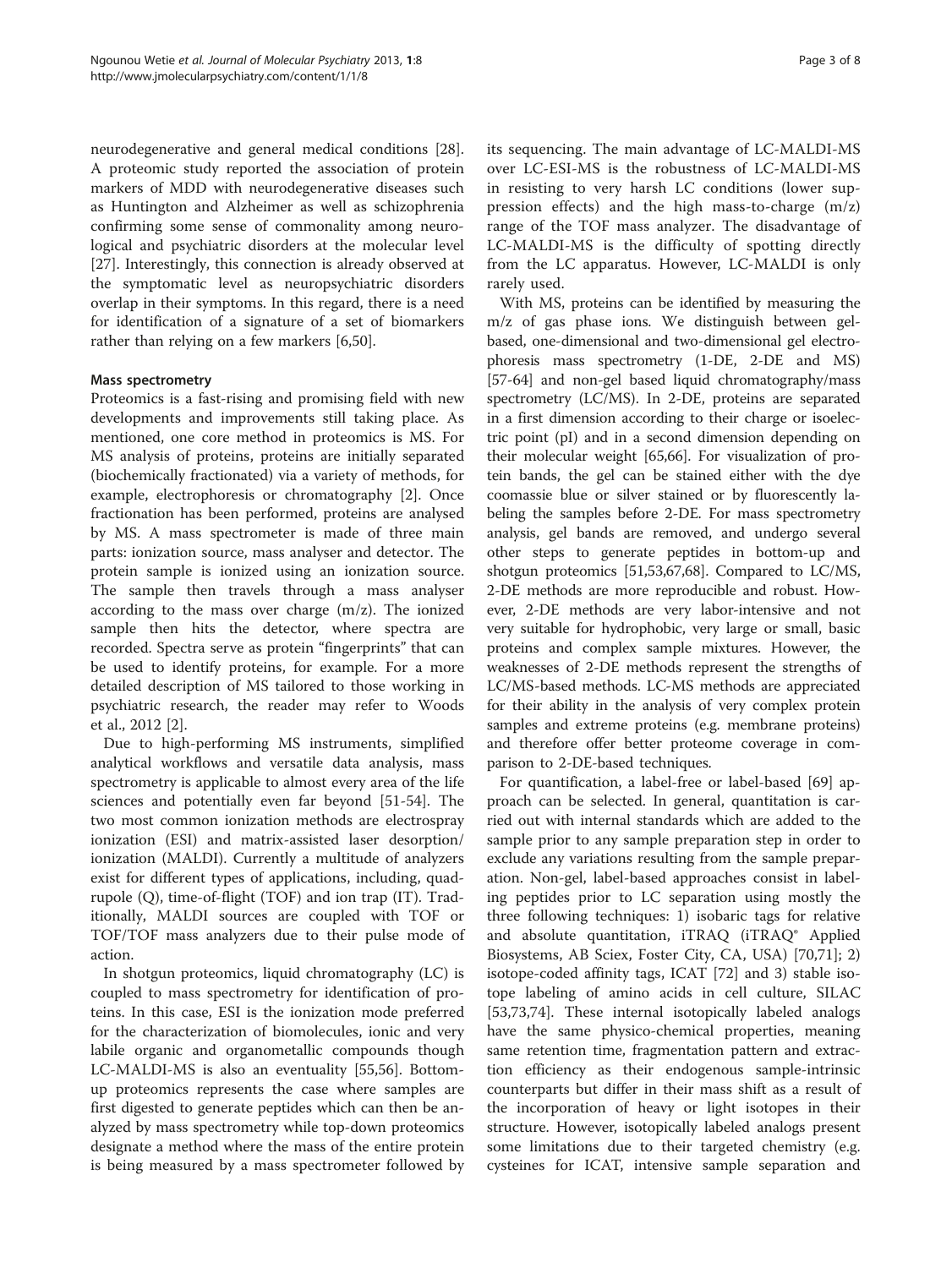longer MS run time). In label-free approaches (e.g. spectral counting), quantitation is based on the number of spectra generated for a reference protein or peptide. Though mostly reported for neurodegenerative proteomic studies [\[71,75,76\]](#page-6-0), these quantitative techniques can also be extended to psychiatric disorders. Another MS-based quantitation approach that is commonly applied is the multiple-reaction monitoring (MRM) technique that is possible on triple quadrupole, linear ion trap MS instruments. MRM is a robust multiplexed assay for the accurate and sensitive determination of protein expression levels and post-translational protein modifications [\[77](#page-6-0)]. Instrument-wise, MALDI is typically coupled to QqQ mass analyzers resulting in fast and sensitive quantitation [[78\]](#page-6-0) that is thought to be able to challenge established LC-ESI-MS methods in term of linearity, limit of quantitation, precision and accuracy [[79](#page-6-0)].

Due to the considerable amount of data generated during a proteomics experiment and the need to extract as much information as possible from these data, the field of bioinformatics has become an important tool in the discovery of biomarkers by proteomics methods and has been further improved recently [[80,81\]](#page-7-0). The same can be said of online protein databases (Expasy or HPRD), search engines (X! Tandem, MASCOT, Sequest), data management repositories (PRIDE, GPMdb), data exploration and mining tools (Ingenuity pathways analysis IPA, GOMiner, ProteinLounge, Scaffold, ProteinLynx Global Server). To date, proteomics has been more frequently employed in neurodegenerative disorders than psychiatric [\[82](#page-7-0)] and can and should be expanded to psychiatric disorders [\[4](#page-5-0)].

# Comparison of MS-methods with classical biomarker discovery techniques

With the completion of the Human Genome Project and the extensive progress made in the field of genomics together with the possible genetic etiology of some psychiatric disorders, genetics and molecular biology represent one of the predominant methods of psychiatric biomarker discovery. Using chromosome microarray with probes for both copy number variants and single nucleotide polymorphisms (SNPs), determination of disorder-underlying genes and segmental deletions or duplications is possible. Newly developed methods such as exome sequencing enable detection of SNPs, gene regulatory sequences and mutations of protein coding genes that could be the root of a psychiatric disorder. However, genomics have some limitations. For example, genomic methods cannot distinguish splice variants or proteins with post-translational modifications.

Though genomics was originally the state of the art discipline for psychiatric biomarker discovery; one can notice the shift that has been taking place in the last

decade from genomics- to proteomics-based techniques [[26,](#page-5-0)[83-91\]](#page-7-0). This shift may be due in part to the fact that changes at the mRNA level are not necessarily reflected at the protein level [[92](#page-7-0),[93](#page-7-0)]. Changes at the protein level may reflect disorder processes that cannot be detected at the genomic level. Genomic and proteomic information may be complementary, contributing to more of a systems approach to understanding the biology of psychiatric disorders [\[1](#page-5-0)].

One advantage of genetics in biomarker discovery is their superior high-throughput. The amount of mRNA or SNPs that can be analyzed at once is in the tens of thousands for genetic studies compared to few thousand for proteomics. Also, due to the non-translation of some transcripts and the non-secretion of some proteins, transcript rather than protein levels are chosen to be monitored. Finally, the isolation of RNA from blood does not require refrigeration in contrast with plasma and serum samples and is RNA less susceptible to degradation [\[94](#page-7-0)].

In some cases, it would be interesting to pursue both genomics and proteomics works to seek confirmation or complementarity of results. Genomic markers and protein markers may ultimately play interesting and possibly complementary roles in psychiatric diagnosis, since genomic information may indicate disorder susceptibility. Due to the ever-changing nature of proteins, proteomic information is more likely to allow for monitoring of certain aspects of a disorder, such as severity and response to treatment. Multiple markers obtained using different data-collection approaches (such as genomic, proteomic, neuroanatomical, brain activity patterns, etc.) comprising a biomarker signature, could aid differential diagnosis, particularly since individual markers are likely to overlap amongst psychiatric syndromes. Indeed, a systems approach to neuropsychiatric disorders has been recently proposed, which would address the multifactorial aspects and complexity of psychiatric problems [\[1](#page-5-0)], which would include a consideration of environment, experience and behavior as well as the data measurements listed above. Mass spectrometry and proteomics have the potential to be major components of such an approach.

# **Discussion**

There are many challenges and stumbling blocks that need to be addressed for mass spectrometry to develop its full potential in psychiatric biomarker research. It is now well known that more than 20,000 genes are expressed in the brain and more than 300 potential post-translational modifications have been determined [[95\]](#page-7-0). Further, there is a wide dynamic range in regard to the relative abundance of proteins in brain cells and tissues or in response to external factors.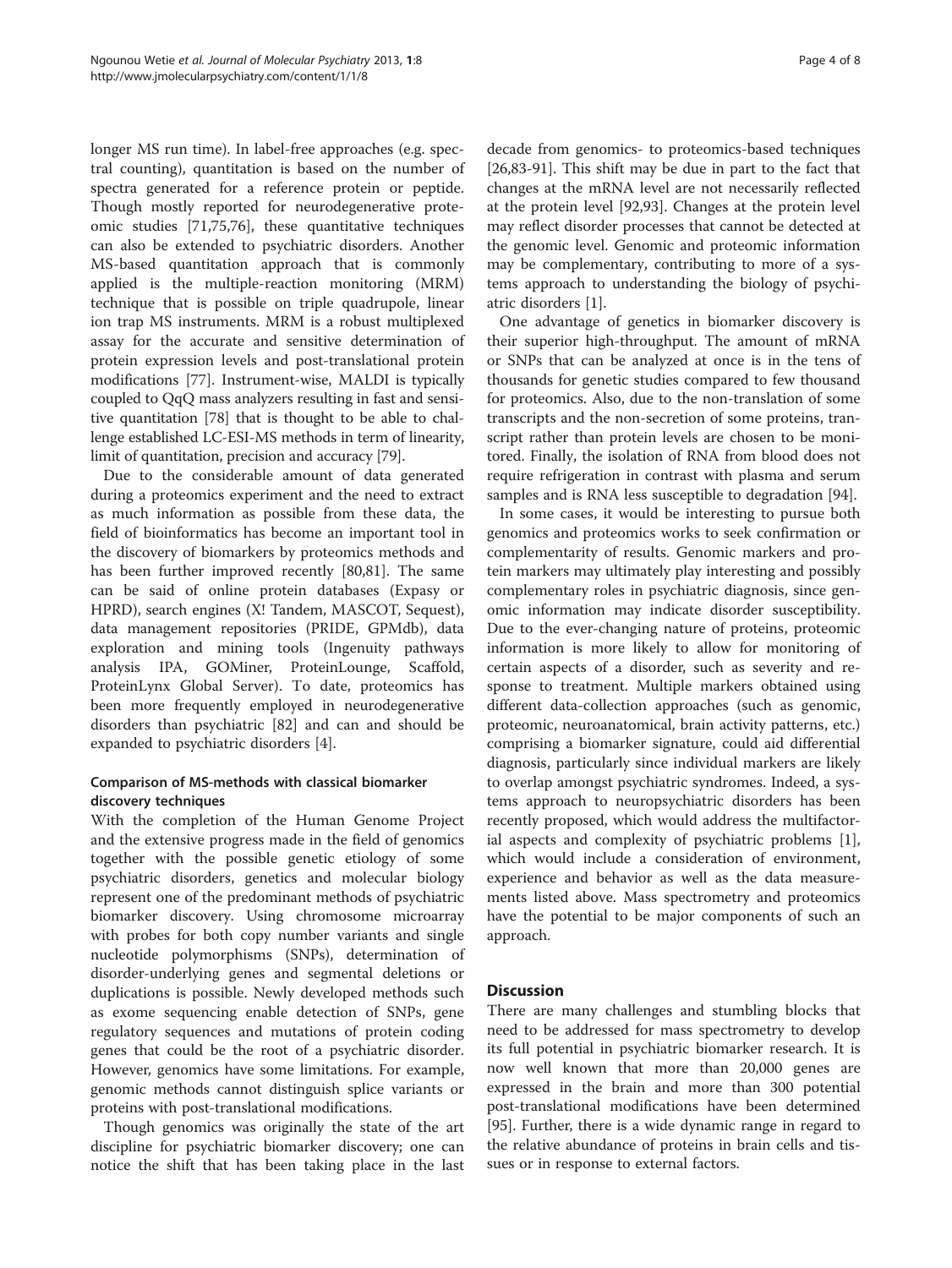Consequently, the exact molecular etiology as well as the distinct description of most psychiatric disorders is still not well defined. Therefore, there is a dire need for discovery of new proteins [[54](#page-6-0)[,96](#page-7-0)-[99\]](#page-7-0) and of molecular biomarkers to categorize, prognosticate, monitor or treat psychiatric disorders [\[44\]](#page-6-0). Another challenge is the existence of adequate model systems that mimic exactly the pathophysiological situations taking place in the brain. It is difficult to assess cognitive and neuropsychiatric symptoms such as hallucinations or suicidal ideations in any model organisms. As for human studies, the problem resides in the availability of well-characterized human material taken according to international standard protocols. Further, large pools of samples are required for high-throughput analyses and data, and also due to individual variability. Regarding databases, software or programs used in genomics and proteomics there is a risk that genes and proteins that are well-characterized and described will have a higher detection rate than those with unknown function.

Mass spectrometry can and will most likely play a major role in the identification of psychiatric biomarkers. Several recent developments and innovations have occurred in the field of mass spectrometry in particular and proteomics in general. These include increased machine sensitivity allowing detection of proteins found at low concentrations and improved software allowing not only protein detection, but even the analysis of an entire protein pathway. These advancements make this discipline of increasing potential utility to further the understanding of molecular mechanisms underlying the pathophysiology of psychiatric disorders. Several possible advantages of mass spectrometry exist with regard to possible diagnostic use. For one, mass spectrometry can identify all proteins in a sample, whereas other techniques require that the protein of interest is targeted. Second, analysis of biomaterials such as blood, saliva or urine is convenient and non-invasive (in the case of saliva and urine). Third, the sensitivity of recently developed machinery is extremely high, increasing the potential that peripheral bodily fluids may actually reflect central nervous system protein contents. Finally, protein marker changes could potentially precede behavioral changes, giving an earlier indication of whether a treatment is working. This may be particularly useful in psychiatry, since treatment effects are often not immediately measurable in people with psychiatric problems. The determination of proteome fingerprints or profiles specific to a disorder could open the door to a new way of discovering biomarkers for the diagnosis, prognosis, monitoring and treatment of psychiatric disorders.

Scientists have in some instances thought of biomarkers as a single biomolecule which is differentially

expressed in a unique disease. However, as already mentioned above, some psychiatric disorders share similar symptoms and molecular pathways. It may therefore be more appropriate to concentrate on a biomarker signature of multiple molecules which can be altered in order to monitor and identify a psychiatric disorder [\[100\]](#page-7-0). Besides examining peripheral and bodily fluids such as the cerebrospinal fluid (CSF) or serum, one could consider, (if available), the use of the primary brain tissue for proteomics experiment. However, to study brain tissue requires a biopsy (available mostly for cancerous tissues or epilepsy) or post-mortem tissue (quality can be sometimes questionable). Further, psychiatry-based proteomics could also investigate protein-protein interactions and protein post-translational modifications (PTMs) as well as the whole proteome. As for the design of the studies, care should be taken to consider high variability in age, gender, demographics, race, postmortem interval, drug treatment, comorbidities and other influencing factors [[101\]](#page-7-0). Another critical point is the evaluation, interpretation and follow-up of results of proteomics studies. Traditionally, validation has been performed with biochemical methods such as western blotting and ELISA. However, these methods are limited by their low highthroughput capability (mostly western blotting) as well as the high cost and difficulty associated with the production of very specific antibodies (ELISA). Fortunately, mass spectrometric methods such as MRM are strong alternatives for the validation of proteins identified in high-throughput proteomics experiments.

# **Conclusions**

The application of mass spectrometry-based methods opens a new avenue for the investigation of psychiatric disorders with the clear objective of understanding and identifying altered protein pathways as well as uncovering psychiatric biomarkers for diagnosis, prognosis and treatment monitoring. Eventually massspectrometry may facilitate treatment of psychiatric disorders through the identification of therapeutic targets.

#### Competing interest

The authors declare that they have no competing and/or financial interests.

#### Authors' contributions

AGNW drafted the initial manuscript; based in part on a presentation given by AGW. AGW performed substantive editing and re-writing. All authors contributed to the conceptualisation and interpretation of results and revision of the manuscript, and all authors reviewed and approved the final manuscript.

#### Acknowledgements

We would like to thank Ms. Laura Mulderig, Scott Nichols and their colleagues (Waters Corporation) for their generous support in setting up the Proteomics Center at Clarkson University. CCD thanks Drs. Thomas A. Neubert (New York University, Belinda Willard (Cleveland Clinic) and Gregory Wolber & David Mclaughin (Eastman Kodak Company) for donation of a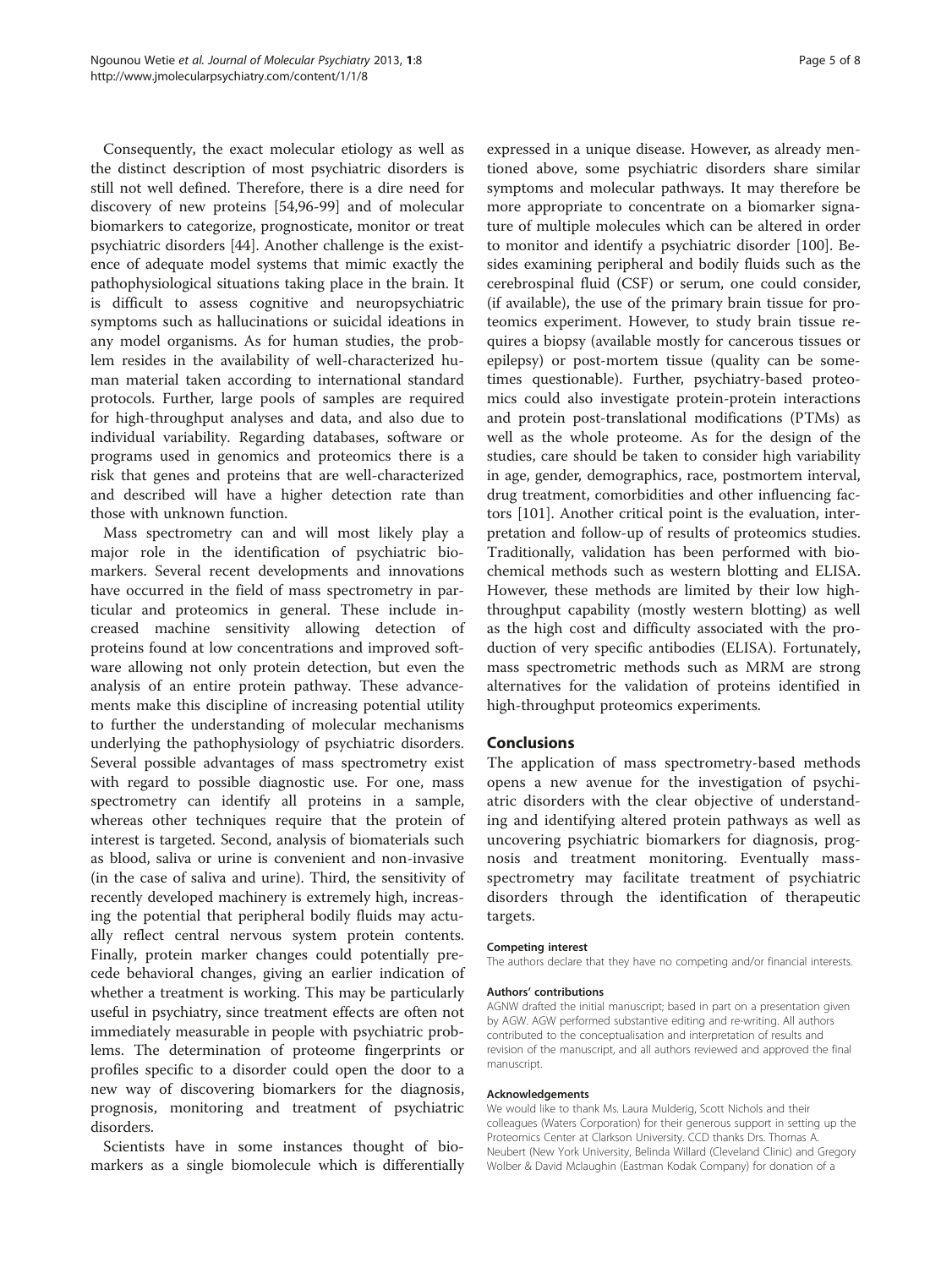<span id="page-5-0"></span>TofSpec2E MALDI-MS (each). This work was supported in part by Clarkson University (start-up grant to CCD), private donations (Ms. Mary Stewart Joyce, Mr. Kenneth Sandler), the Redcay Foundation (SUNY Plattsburgh), the University of Rostock, the Alexander von Humboldt Foundation, SciFund Challenge Donors and by the U.S. Army research office through the Defense University Research Instrumentation Program (DURIP grant #W911NF-11-1- 0304).

#### Author details

<sup>1</sup> Biochemistry and Proteomics Group, Department of Chemistry and Biomolecular Science, Clarkson University, 8 Clarkson Avenue, Potsdam, NY 13699-5810, USA. <sup>2</sup>Department of Psychiatry, University of Rostock, Gehlsheimer Straße 20, Rostock D-18147, Germany. <sup>3</sup>College of Medicine, Swansea University, Singleton Park, Swansea SA2 8PP, UK. <sup>4</sup>Neuropsychology Clinic and Psychoeducation Services, SUNY Plattsburgh, 101 Broad St, Plattsburgh 12901, NY.

Received: 22 October 2012 Accepted: 12 February 2013 Published: 5 June 2013

#### References

- 1. Alawieh A, Zaraket FA, Li JL, Mondello S, Nokkari A, Razafsha M, Fadlallah B, Boustany RM, Kobeissy FH: Systems biology, bioinformatics, and biomarkers in neuropsychiatry. Front Neurosci 2012, 6:187.
- 2. Woods AG, Sokolowska I, Taurines R, Gerlach M, Dudley E, Thome J, Darie CC: Potential biomarkers in psychiatry: focus on the cholesterol system. J Cell Mol Med 2012, 16(6):1184–1195.
- Herberth M, Koethe D, Levin Y, Schwarz E, Krzyszton ND, Schoeffmann S, Ruh H, Rahmoune H, Kranaster L, Schoenborn T, et al: Peripheral profiling analysis for bipolar disorder reveals markers associated with reduced cell survival. Proteomics 2011, 11(1):94–105.
- Kurian SM, Le-Niculescu H, Patel SD, Bertram D, Davis J, Dike C, Yehyawi N, Lysaker P, Dustin J, Caligiuri M, et al: Identification of blood biomarkers for psychosis using convergent functional genomics. Mol Psychiatry 2011, 16(1):37–58.
- Le-Niculescu H, McFarland MJ, Ogden CA, Balaraman Y, Patel S, Tan J, Rodd ZA, Paulus M, Geyer MA, Edenberg HJ, et al: Phenomic, convergent functional genomic, and biomarker studies in a stress-reactive genetic animal model of bipolar disorder and co-morbid alcoholism. Am J Med Genetics 2008, 147B(2):134–166.
- 6. Schmidt HD, Shelton RC, Duman RS: Functional biomarkers of depression: diagnosis, treatment, and pathophysiology. Neuropsychopharmacol 2011, 36(12):2375–2394.
- Desai AP, Stanley T, Atuan M, McKey J, Lipuma JJ, Rogers B, Jerris R: Use of matrix assisted laser desorption ionisation-time of flight mass spectrometry in a paediatric clinical laboratory for identification of bacteria commonly isolated from cystic fibrosis patients. J Clin Pathol 2012, 65(9):835–838.
- Wang XH, Zhang G, Fan YY, Yang X, Sui WJ, Lu XX: Direct identification of bacteria causing urinary tract infections by combining matrix-assisted laser desorption ionization-time of flight mass spectrometry with UF-1000i urine flow cytometry. J Microbiol Meth 2013, 92(3):231–235.
- 9. Kok K, Chen SC, Dwyer DE, Iredell JR: Current status of matrix-assisted laser desorption ionisation-time of flight mass spectrometry in the clinical microbiology laboratory. Pathology 2013, 45(1):4-17.
- 10. Rhea JM, Ritchie JC, Molinaro RJ: Development of a liquid chromatography tandem mass spectrometry method for iothalamate measurement to assess renal function for potential kidney donation. Clin Chim Acta 2012. doi[:10.1016/j.cca.2012.12.003.](http://dx.doi.org/10.1016/j.cca.2012.12.003) pii:S0009-8981(12)00573- 6. [Epub ahead of print].
- 11. Chace DH, Spitzer AR: Altered metabolism and newborn screening using tandem mass spectrometry: lessons learned from the bench to bedside. Curr Pharm Biotechnol 2011, 12(7):965–975.
- 12. Ozben T: Expanded newborn screening and confirmatory follow-up testing for inborn errors of metabolism detected by tandem mass spectrometry. Clinical chemistry and laboratory medicine : CCLM / FESCC 2013, 51(1):157–176.
- 13. Chung L, Baxter RC: Breast cancer biomarkers: proteomic discovery and translation to clinically relevant assays. Expert Rev Proteom 2012, 9(6):599–614.
- 14. Chung L, Shibli S, Moore K, Elder EE, Boyle FM, Marsh DJ, Baxter RC: Tissue biomarkers of breast cancer and their association with conventional pathologic features. Br J Cancer 2013, 108(2):351–60.
- 15. Pin E, Fredolini C, Petricoin EF 3rd: Proteomics role in prostate cancer biomarkers discovery and validation. Clinical Biochem 2012, 46:524–538.
- 16. Shi M, Sui YT, Peskind ER, Li G, Hwang H, Devic I, Ginghina C, Edgar JS, Pan C, Goodlett DR, et al: Salivary tau species are potential biomarkers of Alzheimer's disease. JAD 2011, 27(2):299–305.
- 17. Gibbons GH, Liew CC, Goodarzi MO, Rotter JI, Hsueh WA, Siragy HM, Pratt R, Dzau VJ: Genetic markers: progress and potential for cardiovascular disease. Circulation 2004, 109(25 Suppl 1):IV47–IV58.
- 18. Wu T, McGrath KC, Death AK: Cardiovascular disease in diabetic nephropathy patients: cell adhesion molecules as potential markers? Vasc Health Risk Manag 2005, 1(4):309–316.
- 19. Kessler RC, Demler O, Frank RG, Olfson M, Pincus HA, Walters EE, Wang P, Wells KB, Zaslavsky AM: Prevalence and treatment of mental disorders, 1990 to 2003. N Fnal J Med 2005, 352(24):2515-2523.
- 20. Abdolmaleky HM, Cheng KH, Russo A, Smith CL, Faraone SV, Wilcox M, Shafa R, Glatt SJ, Nguyen G, Ponte JF, et al: Hypermethylation of the reelin (RELN) promoter in the brain of schizophrenic patients: a preliminary report. Am J Med Genetics 2005, 134B(1):60–66.
- 21. Abdolmaleky HM, Thiagalingam S, Wilcox M: Genetics and epigenetics in major psychiatric disorders: dilemmas, achievements, applications, and future scope. Am J Pharmacogenomics 2005, 5(3):149–160.
- 22. Kundakovic M, Chen Y, Guidotti A, Grayson DR: The reelin and GAD67 promoters are activated by epigenetic drugs that facilitate the disruption of local repressor complexes. Mol Pharmacol 2009, 75(2):342–354.
- 23. Guidotti A, Auta J, Davis JM, Di-Giorgi-Gerevini V, Dwivedi Y, Grayson DR, Impagnatiello F, Pandey G, Pesold C, Sharma R, et al: Decrease in reelin and glutamic acid decarboxylase67 (GAD67) expression in schizophrenia and bipolar disorder: a postmortem brain study. Arch Gen Psychiatry 2000, 57(11):1061–1069.
- 24. Lochman J, Balcar VJ, Stastny F, Sery O: Preliminary evidence for association between schizophrenia and polymorphisms in the regulatory Regions of the ADRA2A, DRD3 and SNAP-25 Genes. Psychiatry Res 2012, 205(1-2):7–12.
- 25. Lundstrom K, Turpin MP: Proposed schizophrenia-related gene polymorphism: expression of the Ser9Gly mutant human dopamine D3 receptor with the Semliki Forest virus system. Biochem Biophys Res Commun 1996, 225(3):1068–1072.
- 26. Clark D, Dedova I, Cordwell S, Matsumoto I: Altered proteins of the anterior cingulate cortex white matter proteome in schizophrenia. Proteomics Clin Appl 2007, 1(2):157–166.
- 27. Carroll LS, Kendall K, O'Donovan MC, Owen MJ, Williams NM: Evidence that putative ADHD low risk alleles at SNAP25 may increase the risk of schizophrenia. Am J Med Genetics 2009, 150B(7):893-899.
- 28. Cole BJ, Cador M, Stinus L, Rivier J, Vale W, Koob GF, Le Moal M: Central administration of a CRF antagonist blocks the development of stressinduced behavioral sensitization. Brain Res 1990, 512(2):343–346.
- Sarnyai Z, Hohn J, Szabo G, Penke B: Critical role of endogenous corticotropin-releasing factor (CRF) in the mediation of the behavioral action of cocaine in rats. Life Sci 1992, 51(26):2019–2024.
- 30. Sarnyai Z, Shaham Y, Heinrichs SC: The role of corticotropin-releasing factor in drug addiction. Pharmacol Rev 2001, 53(2):209–243.
- 31. Cador M, Cole BJ, Koob GF, Stinus L, Le Moal M: Central administration of corticotropin releasing factor induces long-term sensitization to D-amphetamine. Brain Res 1993, 606(2):181–186.
- 32. Koob G, Kreek MJ: Stress, dysregulation of drug reward pathways, and the transition to drug dependence. Am J Psychiatry 2007, 164(8):1149–1159.
- 33. Jacka FN, Maes M, Pasco JA, Williams LJ, Berk M: Nutrient intakes and the common mental disorders in women. J Affect Disord 2012, 141(1):79–85.
- 34. Kodydkova J, Vavrova L, Zeman M, Jirak R, Macasek J, Stankova B, Tvrzicka E, Zak A: Antioxidative enzymes and increased oxidative stress in depressive women. Clin Biochem 2009, 42(13–14):1368–1374.
- 35. Maes M, De Vos N, Pioli R, Demedts P, Wauters A, Neels H, Christophe A: Lower serum vitamin E concentrations in major depression. Another marker of lowered antioxidant defenses in that illness. J Affect Disord 2000, 58(3):241–246.
- 36. Maes M, Mihaylova I, Kubera M, Uytterhoeven M, Vrydags N, Bosmans E: Lower plasma Coenzyme Q10 in depression: a marker for treatment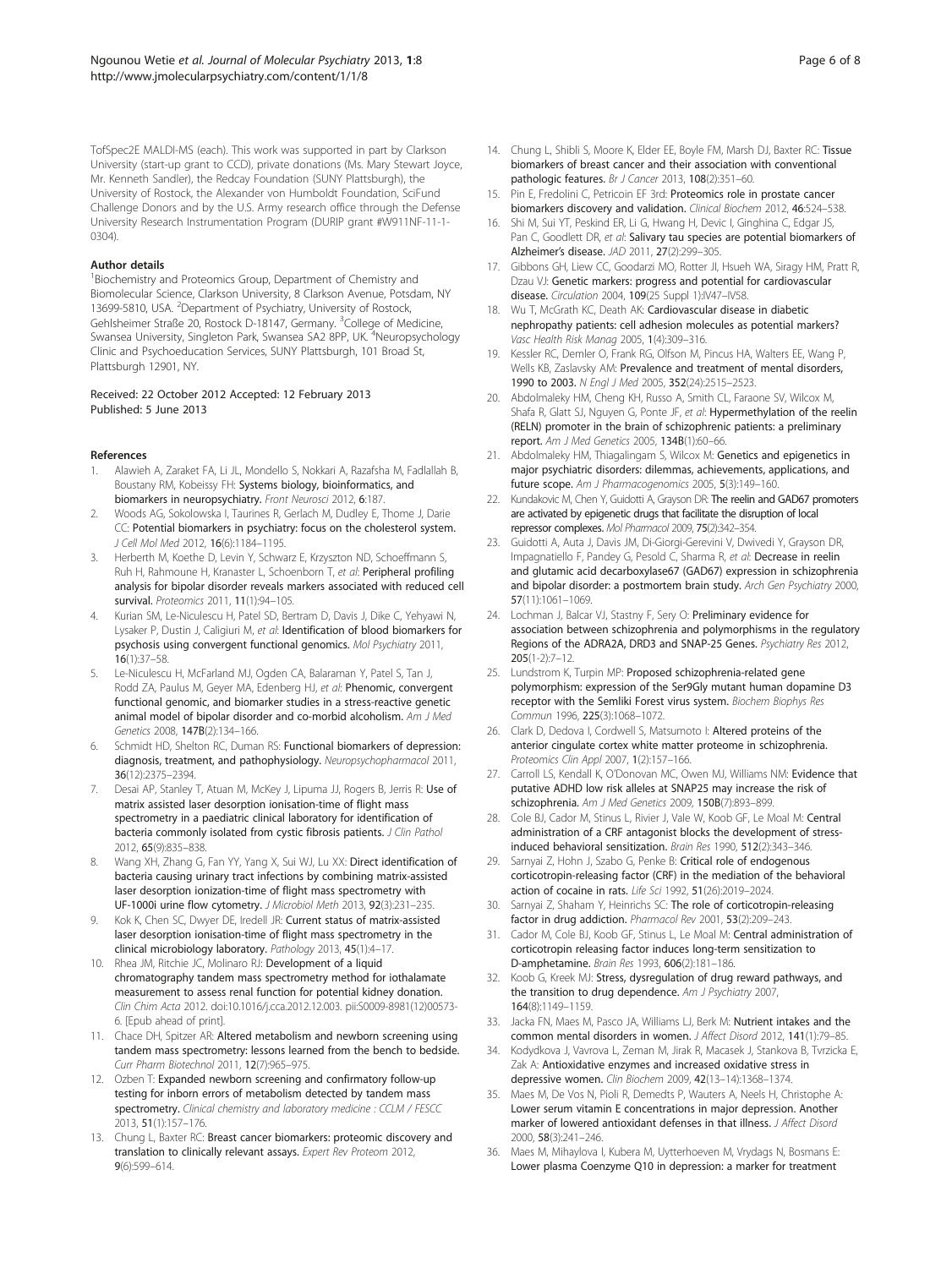<span id="page-6-0"></span>resistance and chronic fatigue in depression and a risk factor to cardiovascular disorder in that illness. Neuro Endocrinol Lett 2009, 30(4):462–469.

- 37. Pasco JA, Jacka FN, Williams LJ, Evans-Cleverdon M, Brennan SL, Kotowicz MA, Nicholson GC, Ball MJ, Berk M: Dietary selenium and major depression: a nested case–control study. Complement Ther Med 2012, 20(3):119–123.
- 38. Szewczyk B, Kubera M, Nowak G: The role of zinc in neurodegenerative inflammatory pathways in depression. Prog Neuropsychopharmacol Biol Psychiatry 2011, 35(3):693–701.
- 39. Del Campo N, Chamberlain SR, Sahakian BJ, Robbins TW: The roles of dopamine and noradrenaline in the pathophysiology and treatment of attention-deficit /hyperactivity disorder. Biol Psychiatry 2011, 69(12):e145–e157.
- 40. Cortese S: The neurobiology and genetics of Attention-Deficit /Hyperactivity Disorder (ADHD): what every clinician should know. Eu J Paed Neurol 2012, 16(5):422–433.
- 41. Spencer TJ, Biederman J, Madras BK, Faraone SV, Dougherty DD, Bonab AA, Fischman AJ: In vivo neuroreceptor imaging in attention-deficit /hyperactivity disorder: a focus on the dopamine transporter. Biol Psychiatry 2005, 57(11):1293–1300.
- 42. Scassellati C, Bonvicini C, Faraone SV, Gennarelli M: Biomarkers and attention-deficit/hyperactivity disorder: a systematic review and metaanalyses. J Am Acad Child Adolesc Psychiatry 2012, 51(10):1003–1019. e1020.
- 43. Unlu M, Morgan ME, Minden JS: Difference gel electrophoresis: a single gel method for detecting changes in protein extracts. Electrophoresis 1997, 18(11):2071–2077.
- 44. Filiou MD, Turck CW, Martins-de-Souza D: Quantitative proteomics for investigating psychiatric disorders. Proteomics Clin Appl 2011, 5(1–2):38–49.
- 45. Ditzen C, Jastorff AM, Kessler MS, Bunck M, Teplytska L, Erhardt A, Kromer SA, Varadarajulu J, Targosz BS, Sayan-Ayata EF, et al: Protein biomarkers in a mouse model of extremes in trait anxiety. Mol Cell Proteomics 2006, 5(10):1914–1920.
- 46. Kekesi KA, Juhasz G, Simor A, Gulyassy P, Szego EM, Hunyadi-Gulyas E, Darula Z, Medzihradszky KF, Palkovits M, Penke B, et al: Altered functional protein networks in the prefrontal cortex and amygdala of victims of suicide. PLoS One 2012, 7(12):e50532.
- 47. Mu J, Xie P, Yang ZS, Yang DL, Lv FJ, Luo TY, Li Y: Neurogenesis and major depression: implications from proteomic analyses of hippocampal proteins in a rat depression model. Neurosci Lett 2007, 416(3):252–256.
- 48. Martins-de-Souza D, Guest PC, Harris LW, Vanattou-Saifoudine N, Webster MJ, Rahmoune H, Bahn S: Identification of proteomic signatures associated with depression and psychotic depression in post-mortem brains from major depression patients. Transl Psychiatry 2012, 2:e87
- 49. Smith KM, Renshaw PF, Bilello J: The diagnosis of depression: current and emerging methods. Comprehen Psychiatry 2013, 54(1):1-6.
- 50. Takahashi M, Hayashi H, Watanabe Y, Sawamura K, Fukui N, Watanabe J, Kitajima T, Yamanouchi Y, Iwata N, Mizukami K, et al: Diagnostic classification of schizophrenia by neural network analysis of blood-based gene expression signatures. Schizophr Res 2010, 119(1–3):210–218.
- 51. Ngounou Wetie AG, Sokolowska I, Woods AG, Wormwood KL, Dao S, Patel S, Clarkson BD, Darie CC: Automated Mass Spectrometry-Based Functional Assay for the Routine Analysis of the Secretome. J Lab Autom 2012, 18(1): 19–29.
- 52. Woods AG, Sokolowska I, Yakubu R, Butkiewicz M, LaFleur M, Talbot C, Darie CC: Blue native page and mass spectrometry as an approach for the investigation of stable and transient protein-protein interactions. In Oxidative Stress: Diagnostics, Prevention, and Therapy. Edited by Andreescu S, Hepel M. Washington, D.C: American Chemical Society; 2011.
- 53. Darie CC, Deinhardt K, Zhang G, Cardasis HS, Chao MV, Neubert TA: Identifying transient protein-protein interactions in EphB2 signaling by blue native PAGE and mass spectrometry. Proteomics 2011, 11(23):4514-4528.
- 54. Sokolowska I, Woods AG, Wagner J, Dorler J, Wormwood K, Thome J, Darie CC: Mass spectrometry for proteomics-based investigation of oxidative stress and heat shock proteins. In Oxidative Stress: Diagnostics, Prevention, and Therapy. Edited by Andreescu S, Hepel M. Washington, D.C: American Chemical Society; 2011.
- 55. Holcapek M, Schoenmakers PJ: Mass spectrometry: innovation and application. Part VI. J Chromatogr A 2010, 1217(25):3907
- 56. Jirasko R, Holcapek M: Structural analysis of organometallic compounds with soft ionization mass spectrometry. Mass Spectrom Rev 2011, 30(6):1013–1036.
- 57. O'Farrell PH: High resolution two-dimensional electrophoresis of proteins. J Biol Chem 1975, 250(10):4007–4021.
- 58. Darie CC, Shetty V, Spellman DS, Zhang G, Xu C, Cardasis HL, Blais S, Fenyo D, Neubert TA: Blue Native PAGE and mass spectrometry analysis of the ephrin stimulation- dependent protein-protein interactions in NG108-EphB2 cells. Düsseldorf, Germany: Springer-Verlag; 2008.
- 59. Darie CC, Biniossek ML, Gawinowicz MA, Milgrom Y, Thumfart JO, Jovine L, Litscher ES, Wassarman PM: Mass spectrometric evidence that proteolytic processing of rainbow trout egg vitelline envelope proteins takes place on the egg. J Biol Chem 2005, 280(45):37585–37598.
- 60. Darie CC, Biniossek ML, Jovine L, Litscher ES, Wassarman PM: Structural characterization of fish egg vitelline envelope proteins by mass spectrometry. Biochem 2004, 43(23):7459–7478.
- 61. Darie CC, Biniossek ML, Winter V, Mutschler B, Haehnel W: Isolation and structural characterization of the Ndh complex from mesophyll and bundle sheath chloroplasts of Zea mays. FEBS J 2005, 272(11):2705–2716.
- 62. Darie CC, Litscher ES, Wassarman PM: Structure, processing, and polymerization of rainbow trout egg vitelline envelope proteins. Düsseldorf, Germany: Springer-Verlag; 2008.
- 63. Sokolowska I, Gawinowicz MA, Ngounou Wetie AG, Darie CC: Disulfide proteomics for identification of extracellular or secreted proteins. Electrophoresis 2012, 33(16):2527–2536.
- 64. Sokolowska I, Dorobantu C, Woods AG, Macovei A, Branza-Nichita N, Darie CC: Proteomic analysis of plasma membranes isolated from undifferentiated and differentiated HepaRG cells. Proteome Sci 2012, 10(1):47.
- 65. Gorg A, Weiss W, Dunn MJ: Current two-dimensional electrophoresis technology for proteomics. Proteomics 2004, 4(12):3665-3685
- 66. Aebersold R, Goodlett DR: Mass spectrometry in proteomics. Chem Rev 2001, 101(2):269–295.
- 67. Sokolowska I, Ngounou Wetie AG, Woods AG, Darie CC: Automatic Determination of Disulfide Bridges in Proteins. J Lab Autom 2012, 17(6):408-16.
- 68. Woods AG, Sokolowska I, Darie CC: Identification of consistent alkylation of cysteine-less peptides in a proteomics experiment. Biochem Biophys Res Commun 2012, 419(2):305–308.
- 69. Gant-Branum RL, Kerr TJ, McLean JA: Labeling strategies in mass spectrometry-based protein quantitation. Analyst 2009, 134(8):1525–1530.
- 70. Ross PL, Huang YN, Marchese JN, Williamson B, Parker K, Hattan S, Khainovski N, Pillai S, Dey S, Daniels S, et al: Multiplexed protein quantitation in Saccharomyces cerevisiae using amine-reactive isobaric tagging reagents. Mol Cell Proteomics 2004, 3(12):1154–1169.
- 71. Martin B, Brenneman R, Becker KG, Gucek M, Cole RN, Maudsley S: iTRAQ analysis of complex proteome alterations in 3xTgAD Alzheimer's mice: understanding the interface between physiology and disease. PLoS One 2008, 3(7):e2750.
- 72. Gygi SP, Rist B, Gerber SA, Turecek F, Gelb MH, Aebersold R: Quantitative analysis of complex protein mixtures using isotope-coded affinity tags. Nat Biotechnol 1999, 17(10):994–999.
- 73. Mann M: Functional and quantitative proteomics using SILAC. Nat Rev Mol Cell Biol 2006, 7(12):952–958.
- 74. Spellman DS, Deinhardt K, Darie CC, Chao MV, Neubert TA: Stable isotopic labeling by amino acids in cultured primary neurons: application to brain-derived neurotrophic factor-dependent phosphotyrosineassociated signaling. Mol Cell Proteomics 2008, 7(6):1067–1076.
- 75. Jin J, Meredith GE, Chen L, Zhou Y, Xu J, Shie FS, Lockhart P, Zhang J: Quantitative proteomic analysis of mitochondrial proteins: relevance to Lewy body formation and Parkinson's disease. Brain Res Mol Brain Res 2005, 134(1):119–138.
- 76. Choe L, D'Ascenzo M, Relkin NR, Pappin D, Ross P, Williamson B, Guertin S, Pribil P, Lee KH: 8-plex quantitation of changes in cerebrospinal fluid protein expression in subjects undergoing intravenous immunoglobulin treatment for Alzheimer's disease. Proteomics 2007, 7(20):3651–3660.
- 77. Anderson L, Hunter CL: Quantitative mass spectrometric multiple reaction monitoring assays for major plasma proteins. Mol Cell Proteomics 2006, 5(4):573–588.
- 78. Corr JJ, Kovarik P, Schneider BB, Hendrikse J, Loboda A, Covey TR: Design considerations for high speed quantitative mass spectrometry with MALDI ionization. J Am Soc Mass Spectrom 2006, 17(8):1129–1141.
- 79. Volmer DA, Sleno L, Bateman K, Sturino C, Oballa R, Mauriala T, Corr J: Comparison of MALDI to ESI on a triple quadrupole platform for pharmacokinetic analyses. Analyt Chem 2007, 79(23):9000–9006.